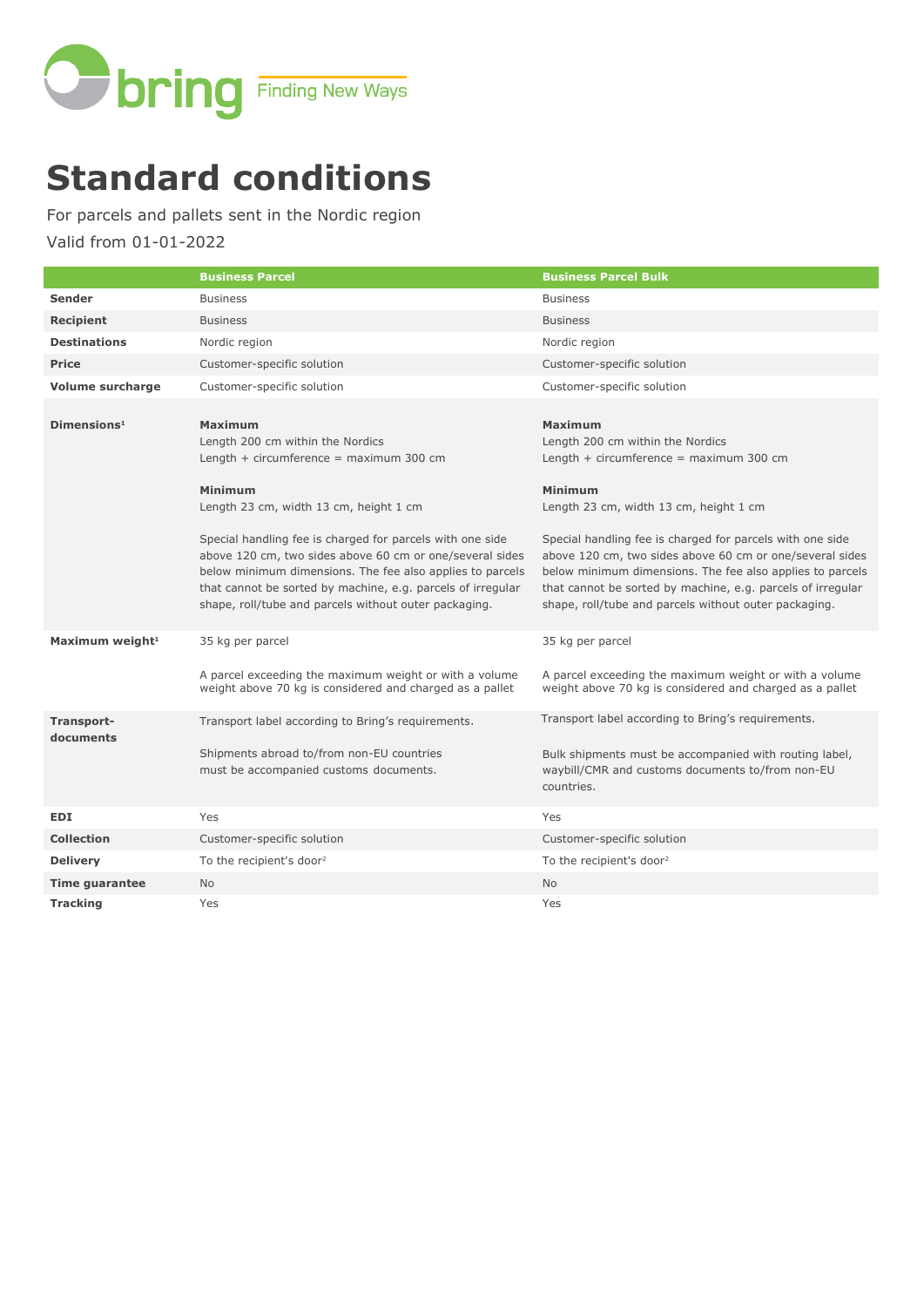

|                             | <b>Business Pallet</b>                                                                                                                                                                                                                      | <b>Express Nordic 09.00 Bulk</b>                                                                                                                                                                                                                                                                                                                                                                                                                         |
|-----------------------------|---------------------------------------------------------------------------------------------------------------------------------------------------------------------------------------------------------------------------------------------|----------------------------------------------------------------------------------------------------------------------------------------------------------------------------------------------------------------------------------------------------------------------------------------------------------------------------------------------------------------------------------------------------------------------------------------------------------|
| Sender                      | <b>Business</b>                                                                                                                                                                                                                             | <b>Business</b>                                                                                                                                                                                                                                                                                                                                                                                                                                          |
| Recipient                   | <b>Business</b>                                                                                                                                                                                                                             | <b>Business</b>                                                                                                                                                                                                                                                                                                                                                                                                                                          |
| <b>Destinations</b>         | Nordic region                                                                                                                                                                                                                               | Sweden, Norway                                                                                                                                                                                                                                                                                                                                                                                                                                           |
| <b>Price</b>                | Customer-specific solution                                                                                                                                                                                                                  | Customer-specific solution                                                                                                                                                                                                                                                                                                                                                                                                                               |
| <b>Volume surcharge</b>     | Customer-specific solution                                                                                                                                                                                                                  | Customer-specific solution                                                                                                                                                                                                                                                                                                                                                                                                                               |
| Dimensions <sup>1</sup>     | <b>Maximum</b><br>Length 180 cm<br>Width 80 cm<br>Height 180 cm<br>(EUR pallet or the equivalent)<br>$1/2$ Pallet<br>Length 80 cm<br>Width 60 cm<br>Height 150 cm<br>1/ <sub>4</sub> Pallet<br>Length 60 cm<br>Width 40 cm<br>Height 120 cm | <b>Maximum</b><br>Length 200 cm<br>Length $+$ circumference $=$ maximum 300 cm<br><b>Minimum</b><br>Length 23 cm, width 13 cm, height 1 cm<br>Special handling fee is charged for parcels with one side<br>above 120 cm, two sides above 60 cm or one/several sides<br>below minimum dimensions. The fee also applies to parcels<br>that cannot be sorted by machine, e.g. parcels of irregular<br>shape, roll/tube and parcels without outer packaging. |
| Maximum weight <sup>1</sup> | 750 kg per pallet incl. packaging and the pallet                                                                                                                                                                                            | 35 kg per parcel                                                                                                                                                                                                                                                                                                                                                                                                                                         |
|                             | $1/2$ Pallet<br>400 kg per pallet incl. packaging and the 1/2-pallet<br>1/ <sub>4</sub> Pallet<br>200 kg per pallet incl. packaging and the 1/4-pallet                                                                                      | A parcel exceeding the maximum weight or with a volume<br>weight above 70 kg is considered and charged as a pallet.                                                                                                                                                                                                                                                                                                                                      |
| Transport-<br>documents     | Transport label according to Bring's requirements.<br>Shipments abroad to non-EU countries must be<br>accompanied customs documents.                                                                                                        | Transport label according to Bring's requirements.<br>Bulk shipments accompanied with routing label,<br>waybill/CMR and customs documents to non-EU countries.                                                                                                                                                                                                                                                                                           |
| <b>EDI</b>                  | Yes                                                                                                                                                                                                                                         | Yes                                                                                                                                                                                                                                                                                                                                                                                                                                                      |
| <b>Collection</b>           | Customer-specific solution                                                                                                                                                                                                                  | Customer-specific solution                                                                                                                                                                                                                                                                                                                                                                                                                               |
| <b>Delivery</b>             | To the recipient's door <sup>3</sup>                                                                                                                                                                                                        | To the recipient's door <sup>2</sup> , Monday-Friday before 09.00 (to<br>some areas before 16.00) in accordance with the separate<br>timetable                                                                                                                                                                                                                                                                                                           |
| <b>Time guarantee</b>       | No                                                                                                                                                                                                                                          | No                                                                                                                                                                                                                                                                                                                                                                                                                                                       |
| <b>Tracking</b>             | Yes                                                                                                                                                                                                                                         | Yes                                                                                                                                                                                                                                                                                                                                                                                                                                                      |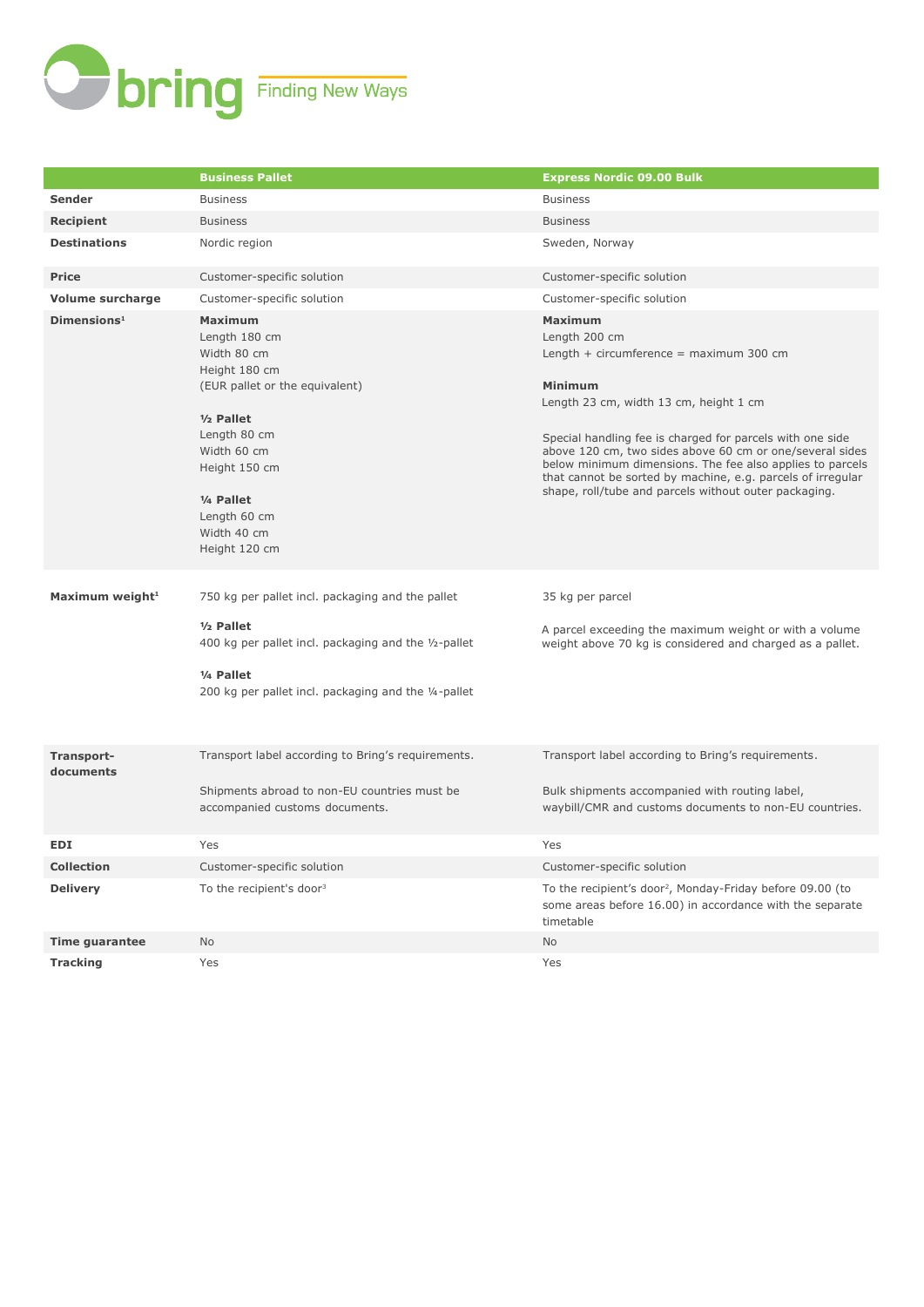

|                             | <b>Business Parcel Return</b>                                                                                                                                                                                                                                                                                                                                                                                                                                      | <b>Business Parcel Return Bulk</b>                                                                                                                                                                                                                                                                                                                                                                                                                                 |
|-----------------------------|--------------------------------------------------------------------------------------------------------------------------------------------------------------------------------------------------------------------------------------------------------------------------------------------------------------------------------------------------------------------------------------------------------------------------------------------------------------------|--------------------------------------------------------------------------------------------------------------------------------------------------------------------------------------------------------------------------------------------------------------------------------------------------------------------------------------------------------------------------------------------------------------------------------------------------------------------|
| <b>Sender</b>               | <b>Business</b>                                                                                                                                                                                                                                                                                                                                                                                                                                                    | <b>Business</b>                                                                                                                                                                                                                                                                                                                                                                                                                                                    |
| <b>Recipient</b>            | <b>Business</b>                                                                                                                                                                                                                                                                                                                                                                                                                                                    | <b>Business</b>                                                                                                                                                                                                                                                                                                                                                                                                                                                    |
| <b>Destinations</b>         | Nordic region                                                                                                                                                                                                                                                                                                                                                                                                                                                      | Nordic region                                                                                                                                                                                                                                                                                                                                                                                                                                                      |
| <b>Price</b>                | Customer-specific solution                                                                                                                                                                                                                                                                                                                                                                                                                                         | Customer-specific solution                                                                                                                                                                                                                                                                                                                                                                                                                                         |
| Volume surcharge            | Customer-specific solution                                                                                                                                                                                                                                                                                                                                                                                                                                         | Customer-specific solution                                                                                                                                                                                                                                                                                                                                                                                                                                         |
| Dimensions <sup>1</sup>     | <b>Maximum</b><br>Length 200 cm within the Nordics<br>Length $+$ circumference = maximum 300 cm<br>Minimum<br>Length 23 cm, width 13 cm, height 1 cm<br>Special handling fee is charged for parcels with one side<br>above 120 cm, two sides above 60 cm or one/several sides<br>below minimum dimensions. The fee also applies to parcels<br>that cannot be sorted by machine, e.g. parcels of irregular<br>shape, roll/tube and parcels without outer packaging. | <b>Maximum</b><br>Length 200 cm within the Nordics<br>Length $+$ circumference = maximum 300 cm<br>Minimum<br>Length 23 cm, width 13 cm, height 1 cm<br>Special handling fee is charged for parcels with one side<br>above 120 cm, two sides above 60 cm or one/several sides<br>below minimum dimensions. The fee also applies to parcels<br>that cannot be sorted by machine, e.g. parcels of irregular<br>shape, roll/tube and parcels without outer packaging. |
| Maximum weight <sup>1</sup> | 35 kg per parcel<br>A parcel exceeding the maximum weight or with a volume<br>weight above 70 kg is considered and charged as a pallet.                                                                                                                                                                                                                                                                                                                            | 35 kg per parcel<br>A parcel exceeding the maximum weight or with a volume<br>weight above 70 kg is considered and charged as a pallet.                                                                                                                                                                                                                                                                                                                            |
| Transport-<br>documents     | Transport label according to Bring's requirements.<br>Shipments abroad to non-EU countries must be<br>accompanied customs documents.                                                                                                                                                                                                                                                                                                                               | Transport label according to Bring's requirements.<br>Bulk shipments accompanied with routing label,<br>waybill/CMR and customs documents to non-EU countries.                                                                                                                                                                                                                                                                                                     |
| <b>EDI</b>                  | Yes                                                                                                                                                                                                                                                                                                                                                                                                                                                                | Yes                                                                                                                                                                                                                                                                                                                                                                                                                                                                |
| <b>Collection</b>           | Customer-specific solution                                                                                                                                                                                                                                                                                                                                                                                                                                         | Customer-specific solution                                                                                                                                                                                                                                                                                                                                                                                                                                         |
| <b>Delivery</b>             | To the recipient's door <sup>2</sup>                                                                                                                                                                                                                                                                                                                                                                                                                               | To the recipient's door <sup>2</sup>                                                                                                                                                                                                                                                                                                                                                                                                                               |
| <b>Time guarantee</b>       | N <sub>o</sub>                                                                                                                                                                                                                                                                                                                                                                                                                                                     | <b>No</b>                                                                                                                                                                                                                                                                                                                                                                                                                                                          |
| <b>Tracking</b>             | Yes                                                                                                                                                                                                                                                                                                                                                                                                                                                                | Yes                                                                                                                                                                                                                                                                                                                                                                                                                                                                |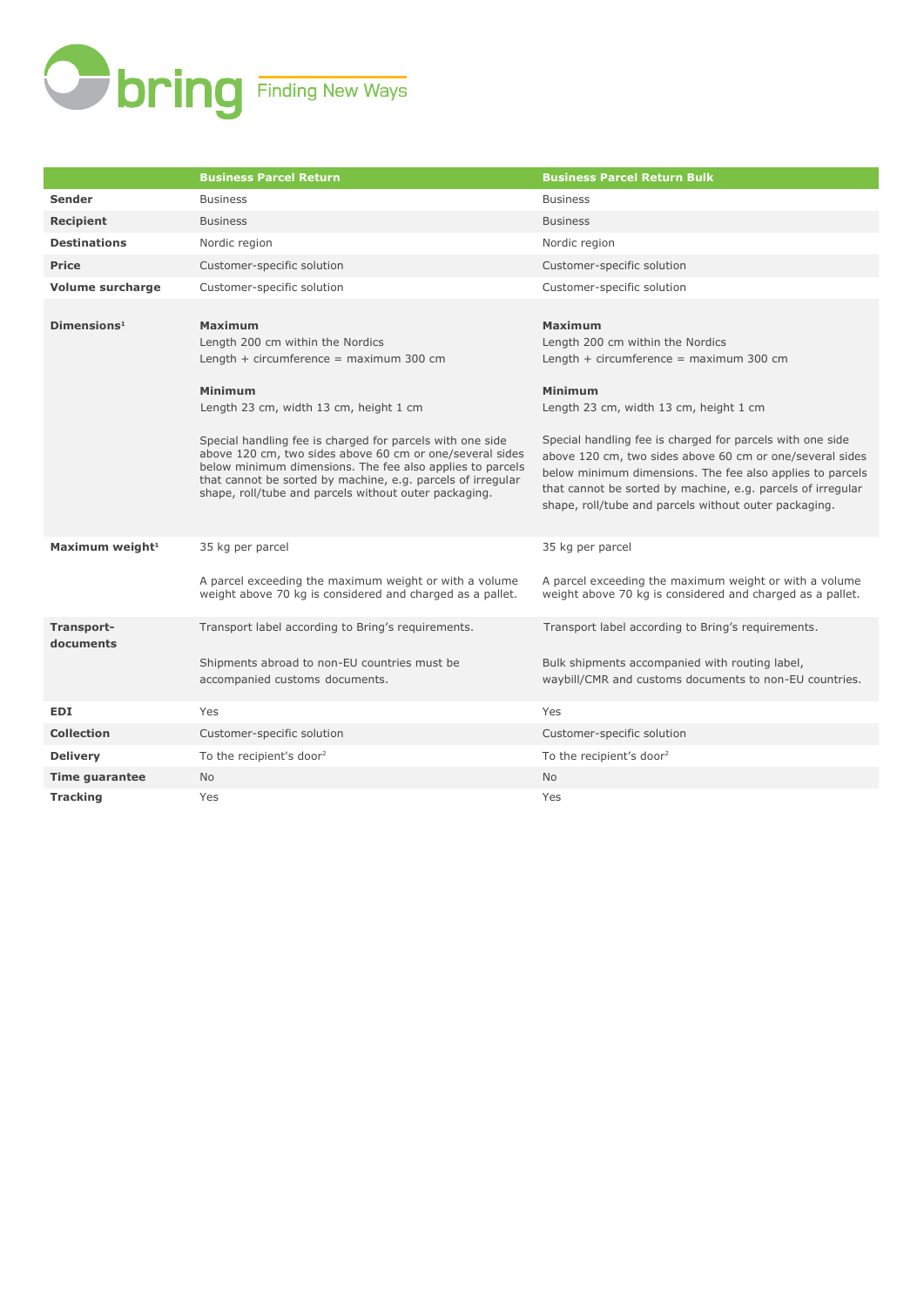

|                             | <b>Business Pallet Return</b>                                                                                                                                                                                                                          |
|-----------------------------|--------------------------------------------------------------------------------------------------------------------------------------------------------------------------------------------------------------------------------------------------------|
| <b>Sender</b>               | <b>Business</b>                                                                                                                                                                                                                                        |
| <b>Recipient</b>            | <b>Business</b>                                                                                                                                                                                                                                        |
| <b>Destinations</b>         | Nordic region                                                                                                                                                                                                                                          |
| <b>Price</b>                | Customer-specific solution                                                                                                                                                                                                                             |
| <b>Volume surcharge</b>     | Customer-specific solution                                                                                                                                                                                                                             |
| Dimensions <sup>1</sup>     | <b>Maximum</b><br>Length 120 cm<br>Width 80 cm<br>Height 180 cm<br>(EUR pallet or equivalent)<br>$1/2$ Pallet<br>Length 80 cm<br>Width 60 cm<br>Height 150 cm<br>1/4 Pallet<br>Length 60 cm<br>Width 40 cm<br>Height 120 cm                            |
| Maximum weight <sup>1</sup> | 750 kg per pallet including packaging and pallet weight<br>$1/2$ Pallet<br>400 kg/pallet including packaging and the<br>1/ <sub>2</sub> -pallet's weight<br>1/ <sub>4</sub> Pallet<br>200 kg/pallet including packaging and the<br>1/4-pallet's weight |
| Transport-<br>documents     | Transport label according to Bring's requirements<br>Shipments abroad accompanied with routing label,<br>waybill/CMR and customs documents to non-EU countries.                                                                                        |
| <b>EDI</b>                  | Yes                                                                                                                                                                                                                                                    |
| <b>Collection</b>           | Customer-specific solution                                                                                                                                                                                                                             |
| <b>Delivery</b>             | To the recipient's door <sup>2</sup>                                                                                                                                                                                                                   |
| <b>Time guarantee</b>       | <b>No</b>                                                                                                                                                                                                                                              |
| <b>Tracking</b>             | Yes                                                                                                                                                                                                                                                    |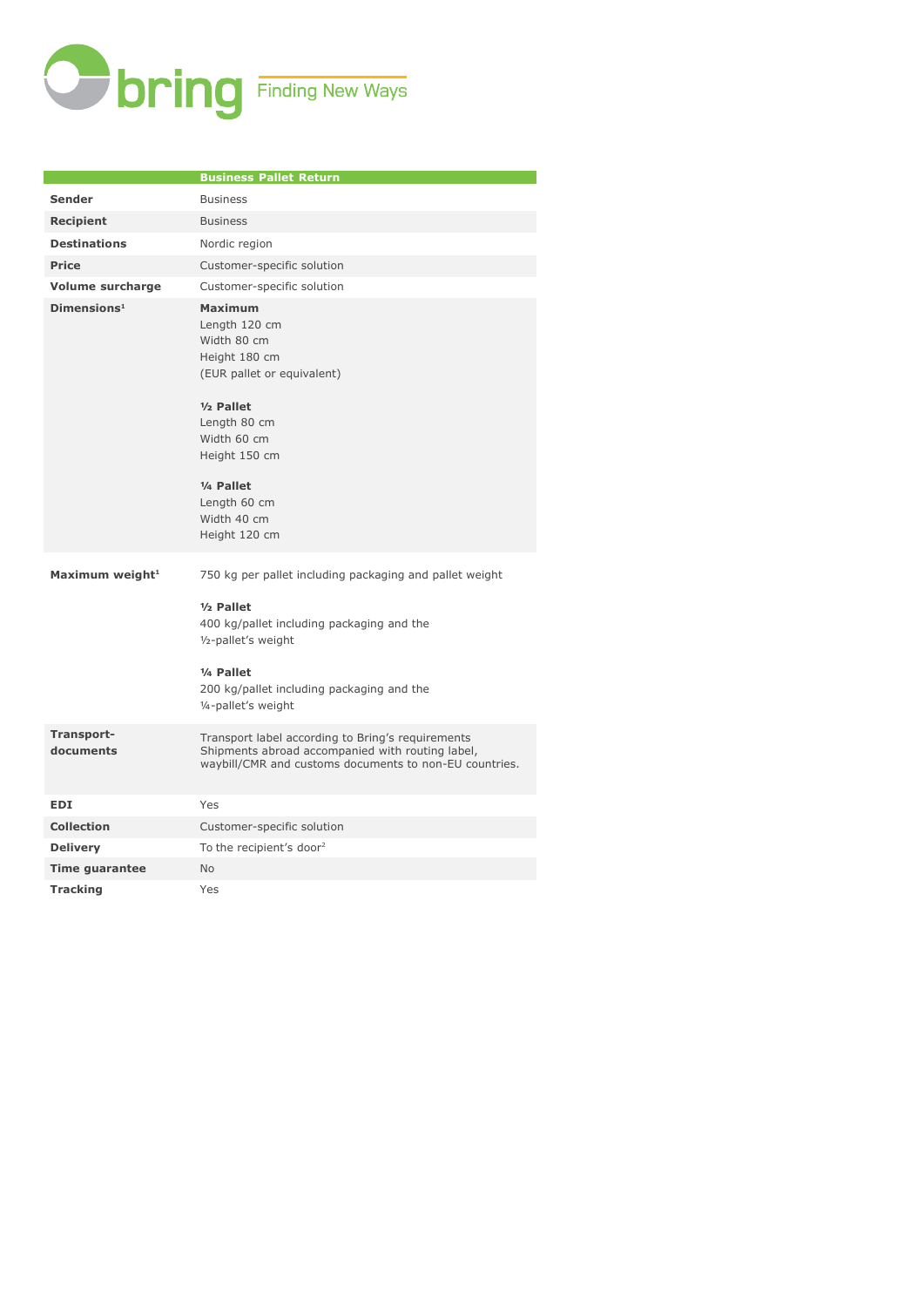

|                             | <b>PickUp Parcel</b>                                                                                                                                                                                                                                                                                                                                                                                                                                                                                                                                                | <b>PickUp Parcel Bulk</b>                                                                                                                                                                                                                                                                                                                                                                                                                                                                                                                                           |
|-----------------------------|---------------------------------------------------------------------------------------------------------------------------------------------------------------------------------------------------------------------------------------------------------------------------------------------------------------------------------------------------------------------------------------------------------------------------------------------------------------------------------------------------------------------------------------------------------------------|---------------------------------------------------------------------------------------------------------------------------------------------------------------------------------------------------------------------------------------------------------------------------------------------------------------------------------------------------------------------------------------------------------------------------------------------------------------------------------------------------------------------------------------------------------------------|
| Sender                      | <b>Business</b>                                                                                                                                                                                                                                                                                                                                                                                                                                                                                                                                                     | <b>Business</b>                                                                                                                                                                                                                                                                                                                                                                                                                                                                                                                                                     |
| <b>Recipient</b>            | Consumers                                                                                                                                                                                                                                                                                                                                                                                                                                                                                                                                                           | Consumers                                                                                                                                                                                                                                                                                                                                                                                                                                                                                                                                                           |
| <b>Destinations</b>         | Nordic region                                                                                                                                                                                                                                                                                                                                                                                                                                                                                                                                                       | Nordic region                                                                                                                                                                                                                                                                                                                                                                                                                                                                                                                                                       |
| <b>Price</b>                | Customer-specific solution                                                                                                                                                                                                                                                                                                                                                                                                                                                                                                                                          | Customer-specific solution                                                                                                                                                                                                                                                                                                                                                                                                                                                                                                                                          |
| <b>Volume surcharge</b>     | Customer-specific solution                                                                                                                                                                                                                                                                                                                                                                                                                                                                                                                                          | Customer-specific solution                                                                                                                                                                                                                                                                                                                                                                                                                                                                                                                                          |
| Dimensions <sup>1</sup>     | <b>Maximum</b><br>Length to Norway and Finland: 200 cm<br>Length to other countries: 150 cm<br>Length $+$ circumference $=$ maximum 300 cm<br>To PickUp Locker: L 60 cm, W 40 cm, H 40 cm<br><b>Minimum</b><br>Length 23 cm, width 13 cm, height 1 cm<br>Special handling fee is charged for parcels with one side<br>above 120 cm, two sides above 60 cm or one/several sides<br>below minimum dimensions. The fee also applies to parcels<br>that cannot be sorted by machine, e.g. parcels of irregular<br>shape, roll/tube and parcels without outer packaging. | <b>Maximum</b><br>Length to Norway and Finland: 200 cm<br>Length to other countries: 150 cm<br>Length $+$ circumference $=$ maximum 300 cm<br>To PickUp Locker: L 60 cm, W 40 cm, H 40 cm<br><b>Minimum</b><br>Length 23 cm, width 13 cm, height 1 cm<br>Special handling fee is charged for parcels with one side<br>above 120 cm, two sides above 60 cm or one/several sides<br>below minimum dimensions. The fee also applies to parcels<br>that cannot be sorted by machine, e.g. parcels of irregular<br>shape, roll/tube and parcels without outer packaging. |
| Maximum weight <sup>1</sup> | 35 kg per parcel to Norway and Finland<br>20 kg per parcel to other countries<br>To PickUp Locker: 20 kg                                                                                                                                                                                                                                                                                                                                                                                                                                                            | 35 kg per parcel to Norway and Finland<br>20 kg per parcel to other countries<br>To PickUp Locker: 20 kg                                                                                                                                                                                                                                                                                                                                                                                                                                                            |
| Transport-<br>documents     | Transport label according to Bring's requirements<br>Shipments abroad to non-EU countries must be<br>accompanied customs documents.                                                                                                                                                                                                                                                                                                                                                                                                                                 | Transport label according to Bring's requirements<br>Bulk shipments accompanied with routing label,<br>waybill/CMR and customs documents to non-EU countries.                                                                                                                                                                                                                                                                                                                                                                                                       |
| <b>EDI</b>                  | Yes                                                                                                                                                                                                                                                                                                                                                                                                                                                                                                                                                                 | Yes                                                                                                                                                                                                                                                                                                                                                                                                                                                                                                                                                                 |
| <b>Collection</b>           | Customer-specific solution                                                                                                                                                                                                                                                                                                                                                                                                                                                                                                                                          | Customer-specific solution                                                                                                                                                                                                                                                                                                                                                                                                                                                                                                                                          |
| <b>Delivery</b>             | Delivery via pickup point in the Nordic Region.<br>In other countries depending on the local regulations, ie<br>either to the recipient's door <sup>2</sup> or delivery via pickup point.<br>In the event of full capacity at pickup point, or other factors<br>beyond Bring's control at the time of delivery, Bring reserves<br>the right to deliver to a pickup point other than the Client<br>originally selected or specified in the EDI.                                                                                                                      | Delivery via pickup point<br>In the event of full capacity at pickup point, or other factors<br>beyond Bring's control at the time of delivery, Bring reserves<br>the right to deliver to a pickup point other than the Client<br>originally selected or specified in the EDI.                                                                                                                                                                                                                                                                                      |
| <b>Time guarantee</b>       | <b>No</b>                                                                                                                                                                                                                                                                                                                                                                                                                                                                                                                                                           | <b>No</b>                                                                                                                                                                                                                                                                                                                                                                                                                                                                                                                                                           |
| <b>Tracking</b>             | Yes                                                                                                                                                                                                                                                                                                                                                                                                                                                                                                                                                                 | Yes                                                                                                                                                                                                                                                                                                                                                                                                                                                                                                                                                                 |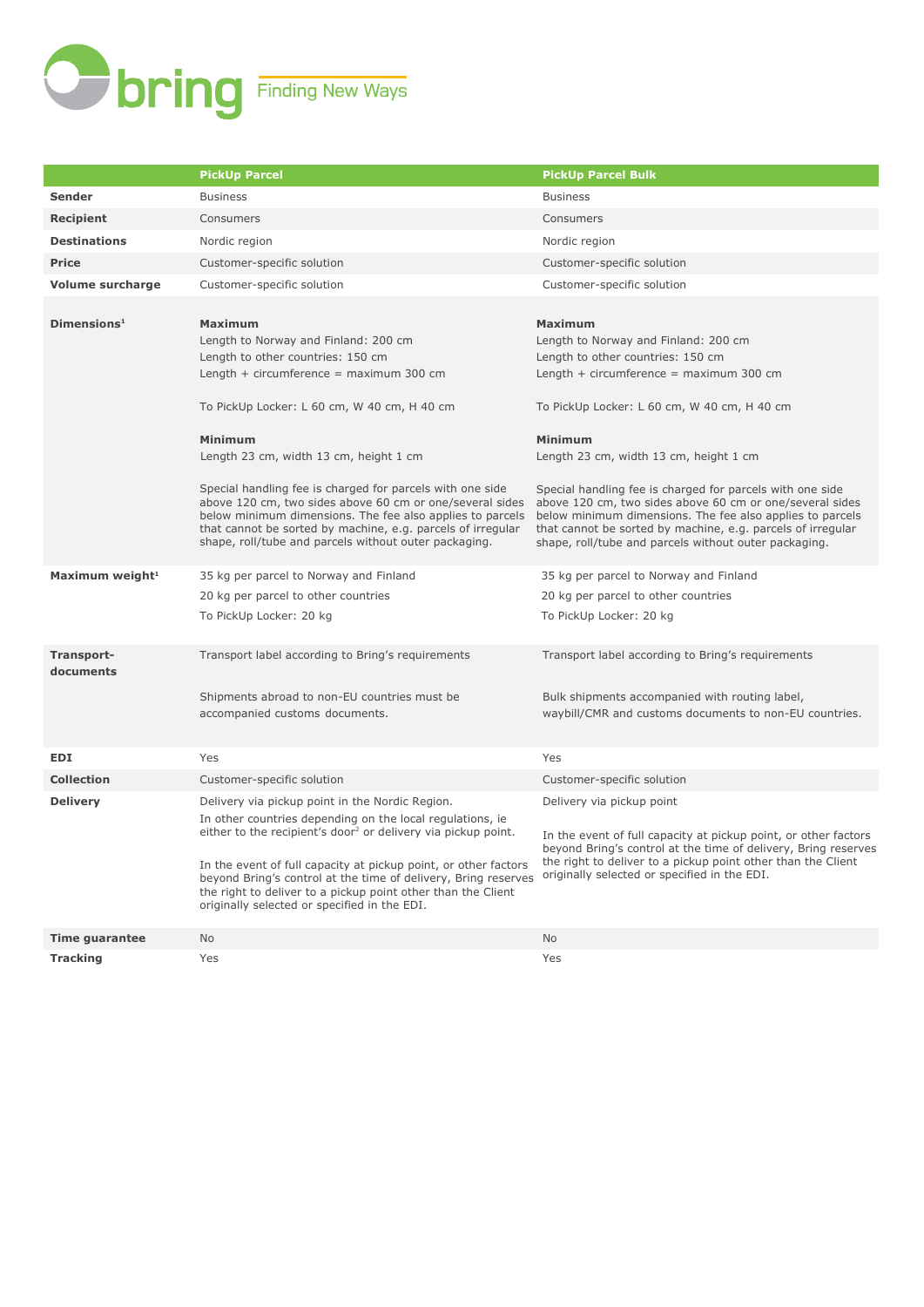

|                             | <b>Home Delivery Parcel</b>                                                                                                                                                                                                                                                                                                                                                                                                                                                                                                                                                                                                                                                                                                               | <b>PickUp Parcel Return</b>                                                                                                                                                                                                                                                                                                                                                                                                                                                                             |
|-----------------------------|-------------------------------------------------------------------------------------------------------------------------------------------------------------------------------------------------------------------------------------------------------------------------------------------------------------------------------------------------------------------------------------------------------------------------------------------------------------------------------------------------------------------------------------------------------------------------------------------------------------------------------------------------------------------------------------------------------------------------------------------|---------------------------------------------------------------------------------------------------------------------------------------------------------------------------------------------------------------------------------------------------------------------------------------------------------------------------------------------------------------------------------------------------------------------------------------------------------------------------------------------------------|
| <b>Sender</b>               | <b>Business</b>                                                                                                                                                                                                                                                                                                                                                                                                                                                                                                                                                                                                                                                                                                                           | Consumer                                                                                                                                                                                                                                                                                                                                                                                                                                                                                                |
| <b>Recipient</b>            | Consumers                                                                                                                                                                                                                                                                                                                                                                                                                                                                                                                                                                                                                                                                                                                                 | <b>Business</b>                                                                                                                                                                                                                                                                                                                                                                                                                                                                                         |
| <b>Destinations</b>         | Sweden, Norway, Finland and Denmark                                                                                                                                                                                                                                                                                                                                                                                                                                                                                                                                                                                                                                                                                                       | Nordic region                                                                                                                                                                                                                                                                                                                                                                                                                                                                                           |
| <b>Price</b>                | Customer-specific solution                                                                                                                                                                                                                                                                                                                                                                                                                                                                                                                                                                                                                                                                                                                | Customer-specific solution                                                                                                                                                                                                                                                                                                                                                                                                                                                                              |
| <b>Volume surcharge</b>     | Customer-specific solution                                                                                                                                                                                                                                                                                                                                                                                                                                                                                                                                                                                                                                                                                                                | Customer-specific solution                                                                                                                                                                                                                                                                                                                                                                                                                                                                              |
| Dimensions <sup>1</sup>     | <b>Maximum</b><br>Length 200 cm<br>Length $+$ circumference = maximum 300 cm<br>Minimum<br>Length 23 cm, width 13 cm, height 1 cm<br>Special handling fee is charged for parcels with one side<br>above 120 cm, two sides above 60 cm or one/several sides<br>below minimum dimensions. The fee also applies to parcels<br>that cannot be sorted by machine, e.g. parcels of irregular<br>shape, roll/tube and parcels without outer packaging.                                                                                                                                                                                                                                                                                           | <b>Maximum</b><br>Lenght from Norway and Finland: 200 cm<br>Length from other countries: 150 cm<br>Length $+$ circumference = maximum 300 cm<br>From PickUp Locker: L 60 cm, W 40 cm, H 40 cm<br>Minimum<br>Length 23 cm, width 13 cm, height 1 cm<br>Special handling fee is charged for parcels with one side<br>above 120 cm, two sides above 60 cm or one/several sides<br>below minimum dimensions. The fee also applies to parcels<br>that cannot be sorted by machine, e.g. parcels of irregular |
| Maximum weight <sup>1</sup> | 35 kg per parcel                                                                                                                                                                                                                                                                                                                                                                                                                                                                                                                                                                                                                                                                                                                          | shape, roll/tube and parcels without outer packaging.<br>35 kg per parcel from Norway and Finland.<br>20 kg per parcel from other countries<br>From PickUp Locker: 20 kg                                                                                                                                                                                                                                                                                                                                |
| Transport-<br>documents     | Transport label according to Bring's requirements.<br>Shipments abroad to non-EU countries must be<br>accompanied customs documents.                                                                                                                                                                                                                                                                                                                                                                                                                                                                                                                                                                                                      | Transport label according to Bring's requirements.<br>Shipments abroad to non-EU countries must be<br>accompanied customs documents.                                                                                                                                                                                                                                                                                                                                                                    |
| EDI                         | Yes                                                                                                                                                                                                                                                                                                                                                                                                                                                                                                                                                                                                                                                                                                                                       | Yes                                                                                                                                                                                                                                                                                                                                                                                                                                                                                                     |
| <b>Collection</b>           | Customer-specific solution                                                                                                                                                                                                                                                                                                                                                                                                                                                                                                                                                                                                                                                                                                                | Handed in by the sender to PickUp Point                                                                                                                                                                                                                                                                                                                                                                                                                                                                 |
| <b>Delivery</b>             | To the recipient's door <sup>2</sup><br>In Sweden, the delivery takes place as standard with Flex<br>Delivery, i.e. delivery without a signature. Flex Delivery is<br>added automatically in the EDI. For delivery with signature /<br>receipt, additional service Signature Required 1280 must be<br>added in the original EDI at booking.<br>In Denmark and Sweden the recipient can redirect the parcel<br>to a pickup point via notification sent by SMS or e-mail. In<br>the event of full capacity at the pickup point chosen by the<br>recipient, or other factors beyond Bring's control at the time<br>of delivery, Bring reserves the right to deliver to a pickup<br>point other than that originally chosen by the recipient. | To the recipient's door <sup>2</sup>                                                                                                                                                                                                                                                                                                                                                                                                                                                                    |
| <b>Time guarantee</b>       | No.                                                                                                                                                                                                                                                                                                                                                                                                                                                                                                                                                                                                                                                                                                                                       | No.                                                                                                                                                                                                                                                                                                                                                                                                                                                                                                     |
| <b>Tracking</b>             | Yes                                                                                                                                                                                                                                                                                                                                                                                                                                                                                                                                                                                                                                                                                                                                       | Yes                                                                                                                                                                                                                                                                                                                                                                                                                                                                                                     |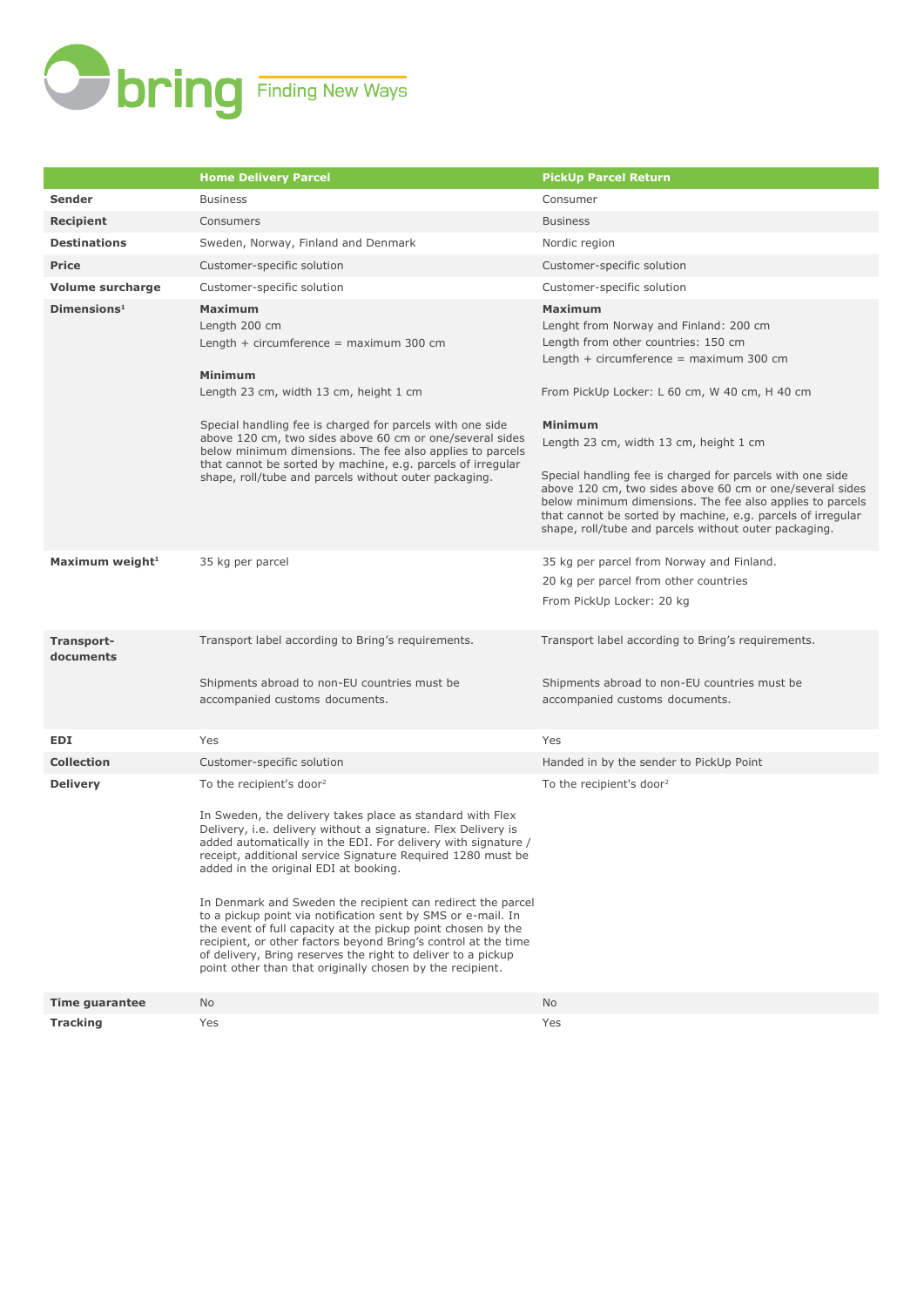

|                             | <b>PickUp Parcel Return Bulk</b>                                                                                                                                                                                                                                                                                                                                                                                                                                                                                                                                 | <b>Home Delivery Parcel Return</b>                                                                                                                                                                                                                                                                                                                                                                                                                     |
|-----------------------------|------------------------------------------------------------------------------------------------------------------------------------------------------------------------------------------------------------------------------------------------------------------------------------------------------------------------------------------------------------------------------------------------------------------------------------------------------------------------------------------------------------------------------------------------------------------|--------------------------------------------------------------------------------------------------------------------------------------------------------------------------------------------------------------------------------------------------------------------------------------------------------------------------------------------------------------------------------------------------------------------------------------------------------|
| Sender                      | Consumer                                                                                                                                                                                                                                                                                                                                                                                                                                                                                                                                                         | Consumer                                                                                                                                                                                                                                                                                                                                                                                                                                               |
| Recipient                   | <b>Business</b>                                                                                                                                                                                                                                                                                                                                                                                                                                                                                                                                                  | <b>Business</b>                                                                                                                                                                                                                                                                                                                                                                                                                                        |
| <b>Destinations</b>         | Nordic region                                                                                                                                                                                                                                                                                                                                                                                                                                                                                                                                                    | From Sweden and Denmark                                                                                                                                                                                                                                                                                                                                                                                                                                |
| <b>Price</b>                | Customer-specific solution                                                                                                                                                                                                                                                                                                                                                                                                                                                                                                                                       | Customer-specific solution                                                                                                                                                                                                                                                                                                                                                                                                                             |
| <b>Volume surcharge</b>     | Customer-specific solution                                                                                                                                                                                                                                                                                                                                                                                                                                                                                                                                       | Customer-specific solution                                                                                                                                                                                                                                                                                                                                                                                                                             |
| Dimensions <sup>1</sup>     | <b>Maximum</b><br>Lenght from Norway and Finland: 200 cm<br>Length from other countries: 150 cm<br>Length + circumference = $maximum 300 cm$<br>From PickUp Locker: L 60 cm, W 40 cm, H 40 cm<br>Minimum<br>Length 23 cm, width 13 cm, height 1 cm<br>Special handling fee is charged for parcels with one side<br>above 120 cm, two sides above 60 cm or one/several sides<br>below minimum dimensions. The fee also applies to parcels<br>that cannot be sorted by machine, e.g. parcels of irregular<br>shape, roll/tube and parcels without outer packaging. | <b>Maximum</b><br>Length 200 cm<br>Length $+$ circumference = maximum 300 cm<br><b>Minimum</b><br>Length 23 cm, width 13 cm, height 1 cm<br>Special handling fee is charged for parcels with one side<br>above 120 cm, two sides above 60 cm or one/several sides<br>below minimum dimensions. The fee also applies to parcels<br>that cannot be sorted by machine, e.g. parcels of irregular<br>shape, roll/tube and parcels without outer packaging. |
| Maximum weight <sup>1</sup> | 35 kg per parcel from Norway and Finland<br>20 kg per parcel from other countries<br>From PickUp Locker: 20 kg                                                                                                                                                                                                                                                                                                                                                                                                                                                   | 35 kg per parcel                                                                                                                                                                                                                                                                                                                                                                                                                                       |
| Transport-<br>documents     | Transport label according to Bring's requirements.<br>Shipments abroad to non-EU countries must be<br>accompanied customs documents.                                                                                                                                                                                                                                                                                                                                                                                                                             | Transport label according to Bring's requirements.<br>Shipments abroad to non-EU countries must be accompanied<br>customs documents.                                                                                                                                                                                                                                                                                                                   |
| <b>EDI</b>                  | Yes                                                                                                                                                                                                                                                                                                                                                                                                                                                                                                                                                              | Yes                                                                                                                                                                                                                                                                                                                                                                                                                                                    |
| <b>Collection</b>           | Handed in by the sender to PickUp Point                                                                                                                                                                                                                                                                                                                                                                                                                                                                                                                          | Included                                                                                                                                                                                                                                                                                                                                                                                                                                               |
| <b>Delivery</b>             | To the recipient's door <sup>2</sup>                                                                                                                                                                                                                                                                                                                                                                                                                                                                                                                             | To the recipient's door <sup>2</sup>                                                                                                                                                                                                                                                                                                                                                                                                                   |
| <b>Time guarantee</b>       | <b>No</b>                                                                                                                                                                                                                                                                                                                                                                                                                                                                                                                                                        | No                                                                                                                                                                                                                                                                                                                                                                                                                                                     |
| <b>Tracking</b>             | Yes                                                                                                                                                                                                                                                                                                                                                                                                                                                                                                                                                              | Yes                                                                                                                                                                                                                                                                                                                                                                                                                                                    |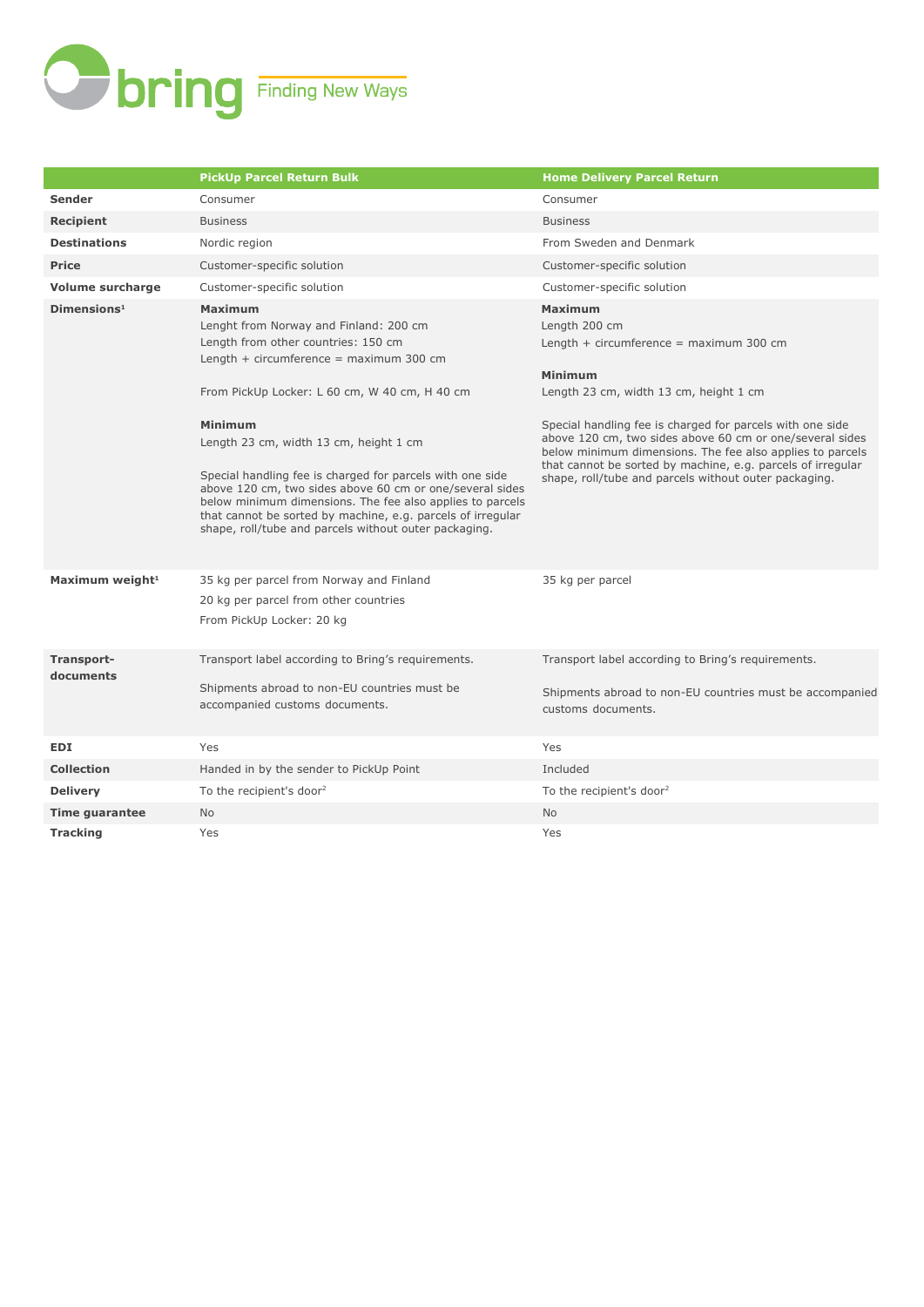

|                             | <b>Bring Parcel Connect</b>                                                                                                                                                                                                                                                                                                                                                                                                                                                                                                                                                                       | <b>Bring Parcel Return Connect</b>                                                                                                                                                                                                                                                                                                                                                                                                                           |
|-----------------------------|---------------------------------------------------------------------------------------------------------------------------------------------------------------------------------------------------------------------------------------------------------------------------------------------------------------------------------------------------------------------------------------------------------------------------------------------------------------------------------------------------------------------------------------------------------------------------------------------------|--------------------------------------------------------------------------------------------------------------------------------------------------------------------------------------------------------------------------------------------------------------------------------------------------------------------------------------------------------------------------------------------------------------------------------------------------------------|
| Sender                      | <b>Business</b>                                                                                                                                                                                                                                                                                                                                                                                                                                                                                                                                                                                   | Consumers (and Business)                                                                                                                                                                                                                                                                                                                                                                                                                                     |
| <b>Recipient</b>            | Consumers (and Business)                                                                                                                                                                                                                                                                                                                                                                                                                                                                                                                                                                          | <b>Business</b>                                                                                                                                                                                                                                                                                                                                                                                                                                              |
| <b>Destinations</b>         | Within Europe (by agreement)                                                                                                                                                                                                                                                                                                                                                                                                                                                                                                                                                                      | From Europe (by agreement)                                                                                                                                                                                                                                                                                                                                                                                                                                   |
| <b>Price</b>                | Customer-specific solution                                                                                                                                                                                                                                                                                                                                                                                                                                                                                                                                                                        | Customer-specific solution                                                                                                                                                                                                                                                                                                                                                                                                                                   |
| <b>Volume surcharge</b>     | Customer-specific solution                                                                                                                                                                                                                                                                                                                                                                                                                                                                                                                                                                        | Customer-specific solution                                                                                                                                                                                                                                                                                                                                                                                                                                   |
| Dimensions <sup>4, 5</sup>  | Maximum <sup>4</sup><br>Length 200 cm, width 120 cm, height 80 cm<br>Length + circumference: 360 cm<br>Diameter: 60 cm<br>To PickUp Point: L 120 cm, W 60 cm, H 60 cm<br>To PickUp Locker: L 60 cm, W 35 cm, H 35 cm<br><b>Minimum</b><br>Length 23 cm, width 13 cm, height 1 cm<br>Special handling fee is charged for parcels with one side<br>above 120 cm, two sides above 60 cm or one/several<br>sides below minimum dimensions. The fee also applies<br>to parcels that cannot be sorted by machine, e.g.<br>parcels of irregular shape, roll/tube and parcels without<br>outer packaging. | From Pickup Point maximum <sup>4</sup><br>Length 120 cm, width 60 cm, height 60 cm<br><b>Minimum</b><br>Length 23 cm, width 13 cm, height 1 cm<br>Special handling fee is charged for parcels with one side above<br>120 cm, two sides above 60 cm or one/several sides below<br>minimum dimensions. The fee also applies to parcels that<br>cannot be sorted by machine, e.g. parcels of irregular shape,<br>roll/tube and parcels without outer packaging. |
| Maximum weight <sup>1</sup> | Delivery home/delivery to door<br>31,5 kg per parcel<br>To PickUp Point and PickUp Locker<br>20 kg per parcel                                                                                                                                                                                                                                                                                                                                                                                                                                                                                     | <b>From PickUp Point</b><br>20 kg per parcel                                                                                                                                                                                                                                                                                                                                                                                                                 |
| <b>Transport-documents</b>  | Transport label according to Bring's requirements.<br>Shipments abroad must be accompanied routing label<br>and waybill/CMR.                                                                                                                                                                                                                                                                                                                                                                                                                                                                      | Transport label according to Bring's requirements.                                                                                                                                                                                                                                                                                                                                                                                                           |
| <b>EDI</b>                  | Yes                                                                                                                                                                                                                                                                                                                                                                                                                                                                                                                                                                                               | Yes                                                                                                                                                                                                                                                                                                                                                                                                                                                          |
| <b>Collection</b>           | Customer-specific solution                                                                                                                                                                                                                                                                                                                                                                                                                                                                                                                                                                        | Handed in by sender to PickUp Point                                                                                                                                                                                                                                                                                                                                                                                                                          |
| <b>Delivery</b>             | Standard: Delivery to the door <sup>2</sup><br>To certain destinations the recipient can redirect the<br>shipment to PickUp Point, choise Flex Delivery or choise<br>another delivery day via e-mail/SMS.<br>Additional services: Optional Pickup Point, Pickup Locker<br>In the event of full capacity at pickup point, or other<br>factors beyond Bring's control at the time of delivery,<br>Bring reserves the right to deliver to a pickup point<br>other than the Customer originally selected or specified<br>in the EDI.                                                                  | <b>Standard</b><br>Delivery to recipients door <sup>2</sup>                                                                                                                                                                                                                                                                                                                                                                                                  |
| <b>Times guarantee</b>      | No                                                                                                                                                                                                                                                                                                                                                                                                                                                                                                                                                                                                | No                                                                                                                                                                                                                                                                                                                                                                                                                                                           |
| <b>Tracking</b>             | Yes                                                                                                                                                                                                                                                                                                                                                                                                                                                                                                                                                                                               | Yes                                                                                                                                                                                                                                                                                                                                                                                                                                                          |

- **1** If a shipment exceeds the permitted weight or maximum dimensions, Bring reserves the right to convert to and charge as another service, or return the shipment to the sender. In the event of change to another service, deviations in relation to ordinary delivery/lead time may occur.
- **2** Delivery to the given delivery address provided that the transport route can be carried out on a passable road. Delivery to door, reception desk or goods reception. Deliveries to islands without bridge connection will normally be delivered to the harbor office or quayside.
- **3** Delivery to the given delivery address provided that the transport route can be carried out on a passable road. Delivery to door/gate, reception desk or goods reception. Deliveries to island without bridge connection will normally be delivered to the harbor office or quayside.
- **4** Country specific exceptions occur. Please contact your sales representative at Bring for more information.
- **5** If a shipment exceeds the permitted weight or maximum dimensions, Bring reserves the right to decline the delivery of the shipment, or return the shipment to the sender.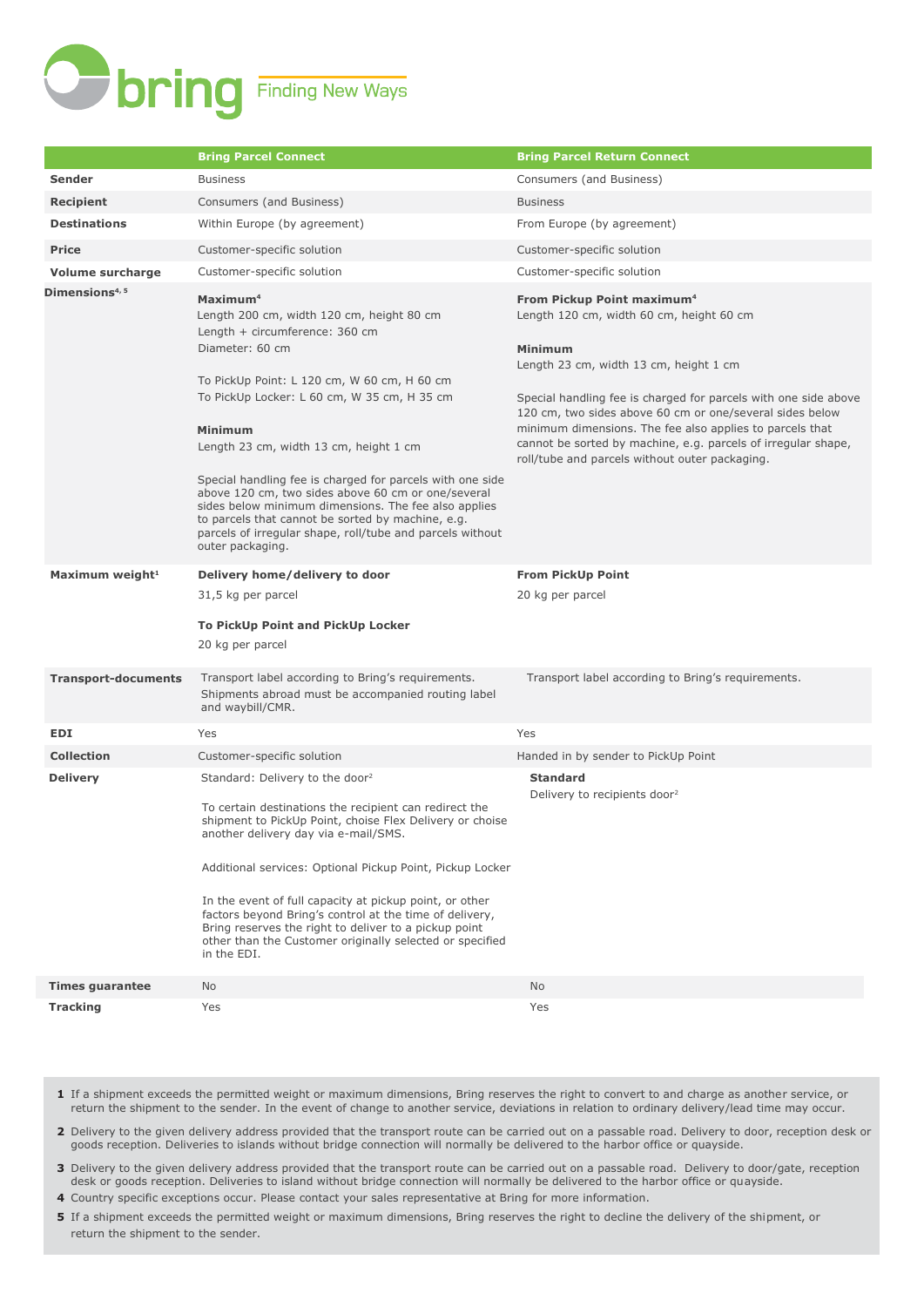

# **Other conditions**

#### **Labelling and addressing**

Only transport labels approved by Bring is accepted. Format and design must follow Bring's standard and requirements. See further, *Transport Label Specifications* at [www.developer.bring.com/edi](http://www.developer.bring.com/edi)

- The barcode shall be printed according to GS1-128 SSCC standard (within Nordic countries), or S10 standard enact by UPU (outside Nordic countries)
- The label shall be printed out via thermoprinter or laser printer on non-reflective white paper
- The label and the barcode must be clearly readable and placed clearly visible on the shipment
- The label must be attached without any folds or creases on a flat surface on the shipment
- The label must not be placed around an edge or corner of the shipment
- The label must not be covered with plastic wrap, unless it is completely smooth and tight to the label
- The label must not be completely or partially hidden by e.g. tape, ribbon, other label, reflected plastic pocket etc.

Correct recipient- and delivery address and postal code must be stated, in accordance with the recipient country's standard and format. Shipments may not be addressed to P.O Box addresses or P.O Box zip codes. Shipments that do not meet Bring's labelling and addressing requirements may be delayed and charged with additional fees.

#### **Delivery note for customs clearance**

It is the responsibility of the sender to complete the necessary customs documents correct. For shipments outside the EU tax area, commercial or proforma invoice is required (at least 3 copies, signed by hand).

For shipments to be eligible for fast-track clearance (simplified customs procedure), the shipments must comply with the destination country's requirement for certificate of origin, e.g. an EUR1 certificate or a declaration on the invoice and a customs declaration. The invoice must contain information about all incoming goods and the number of packages. The necessary licenses and permits must also be attached.

For Bulk shipments it is required that the sender has an agent or represented himself in the recipient country. The importer must report VAT to the authorities. For goods that are subject to customs and special duties, we recommend that the importer apply for customs credit, which ensures quick and easy customs clearance.

#### **Customs clearance to / from non-EU countries**

- Bulk shipments and pallets: as standard export and import declaration fee, incl. registration of 3 customs lines per invoice, are included in the price. Same conditions apply for returns, with the difference that no customs lines are included in the price.
- Single parcels: customs clearance is charged according to the latest valid standard price list for additional services and other fees. For outbound single parcels all fees related to import customs clearance, e.g. import declaration and customs duties, are paid by the recipient.

The recipient shall always pay the customs duties and VAT. If the recipient has not paid the fees before the due date, the sender may be required to pay the fees.

## **Packaging**

The sender is responsible to ensure that the content is properly packed. Parcels and pallets must be able to withstand normal transport handling, which can mean that they are loaded and sorted several times during shipment. Outer and inner packaging must be suited to the content.

Liquid contents and powder should be packed so that the contents can be absorbed inside the outer packaging in the event of leakage or damage to the inner packaging. Goods and shipments loaded on pallets must be accommodated inside the pallet edge and be packed so that it stays together and intact on the pallet during the entire transport.

Proper packaging is a prerequisite for being able to receive compensation in the event of damage or loss. Compensation is based on the terms of the current version of NSAB. For possibility of compensation in addition to NSAB, Bring's transport insurance Cargo Insurance is recommended.

#### **EDI transfer**

Bring shall be notified in advance for each parcel/pallet by EDI transfer. Complete and correct EDI information, according to Bring's requirements and specifications, must be provided to Bring before collection or injection of the goods. In the event of delayed, incorrect or missing EDI information, Bring reserves the right to charge additional fees to the Customer.

#### **Restricted content**

Shipments may not contain:

- currency, banknotes, precious metals, gemstones, real pearls or similar high-value goods
- $weapons*$ , weapon parts and ammunition
- alcoholic beverages\*\*
- cigarettes, tobacco or similar<br>■ human remains urns or simil
- **Example 20 Feature 11 Features** containing ash
- living or dead animals
- temperature sensitive content hazardous goods except for limited amount of dangerous goods\*\*\*.

The value of the content may not exceed EUR 10,000 per parcel and EUR 100,000 per pallet.

Certain goods may be subject to trade restrictions, which may change on an ongoing basis. It is the Customer's responsibility to keep up to date and comply with applicable laws and regulations. It is also the Customer's responsibility not to export or import prohibited content to the current recipient or sender country.

## **Limited Quantities of dangerous goods**

Shipments may not contain dangerous goods with the exception for limited quantities of dangerous goods. The Customer must follow and notify Bring in accordance with Bring's current instructions. Bring handles shipments containing limited amount of dangerous goods according to current regulations (ADR / RID / IMDG-code). The Customer is responsible for complying with current regulations, which include content, packaging and labeling.

For more information and definition of limited quantities of dangerous goods and current regulations, see msb.se (Civil Protection and Emergency Agency). The additional service Limited Quantities may not be combined with additional service Flex Delivery, additional service Express or the service Express Nordic 09.00/Bulk.

#### **Flex Delivery**

Delivery takes place without signature / POD. Upon delivery, the driver registers the shipment as delivered. This is considered sufficient evidence that the delivery has taken place. When Bring has delivered the shipment in accordance with the conditions, the shipment and packaging are considered to have been in visibly good condition. Bring is not liable for loss or damage that occurs after that the delivery has taken place.

In the advising, for certain services, the recipient can select and book Flex Delivery for the shipment. This changed delivery procedure is performed only after and provided that the recipient has accepted that Bring do not have the liability for the shipment, after that the delivery has taken place.

#### **Receiver selected delivery choices**

In the advising, the recipient can be offered alternative delivery options such as redirect of parcel to pickup point or change from pickup point delivery to home delivery. These delivery options are performed only after and provided that the recipient has chosen this and for certain options only after that Bring has received payment from the recipient.

#### **Tracking**

In cases where Bring offers tracking, Bring has the right to convey information and personal information regarding senders and recipients, and what is related to it, to external partners to enable tracking in current tracking tools. The Customer agrees to this procedure and is responsible in relation to Bring to obtain the required consent from the sender and the recipient of the shipment.

#### **Returns**

Shipments that cannot be delivered are returned to the sender. For such return shipping, the Customer is invoiced the same amount as for the outbound shipment.